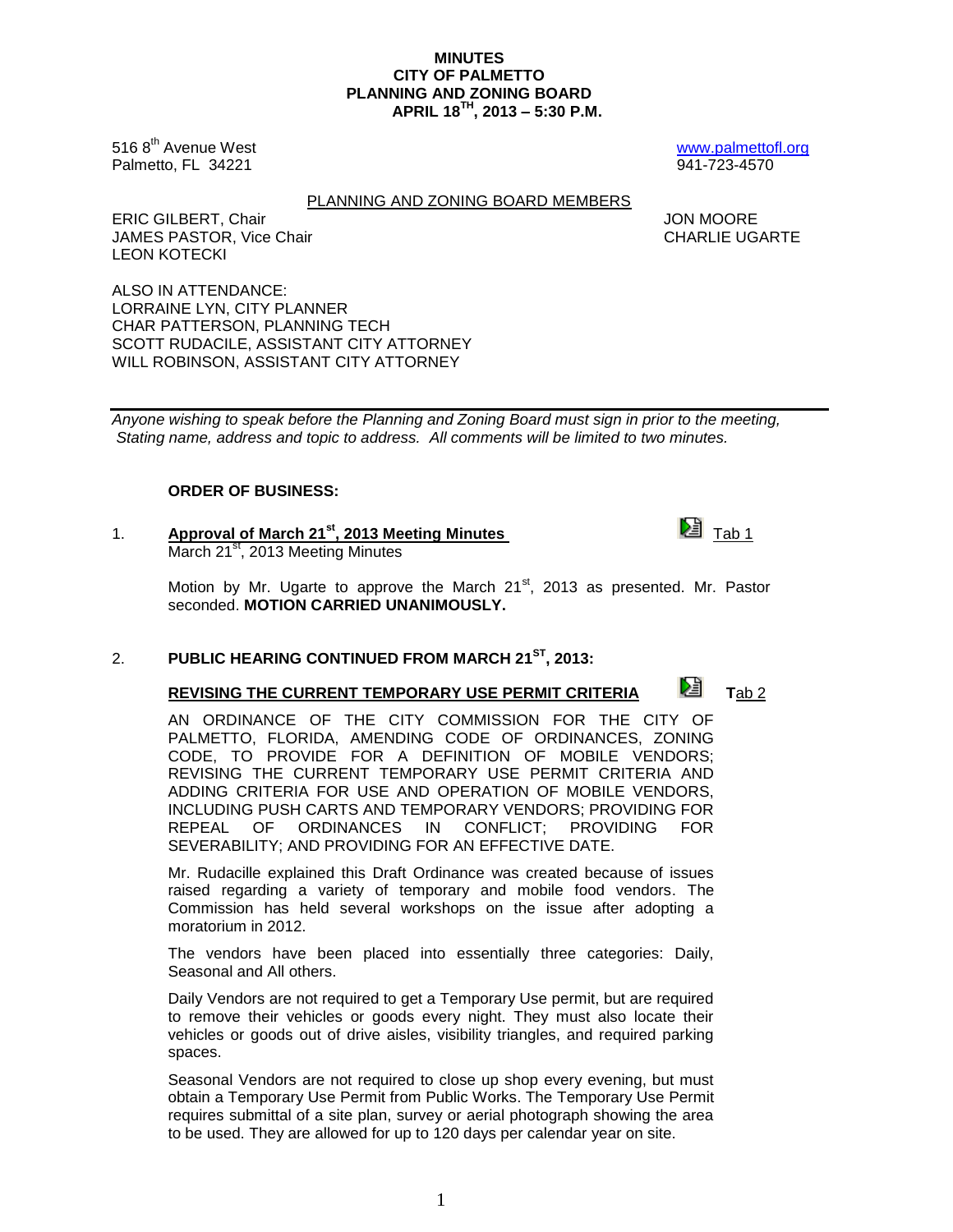All other Vendors are considered permanent and will need some type of site plan approval.

Mr. Ugarte said that the City cannot hold up permits contingent on the stipulation that they have the required State permits but could possibly make it a condition that they maintain the required licensing from the state and other permitting agencies as opposed to making it a pre application requirement.

Mr. Ugarte continued that the draft Ordinance did not address the waste, etc. that is produced by mobile food vendors and it has been reported that the fluid, etc has been showing up at the reclaimed water plant. He felt that the mobile food vendors should be required to have hot water, hand washing equipment, ADA compliant, restrooms and that they should be self contained. Basically they should be made to undergo the same requirements as regular restaurants.

Discussion continued to include Section 6.11 of the Code of Ordinances.

*Sec. 6.11. - Temporary uses.*

*Only the following uses are permitted temporarily (for a period of one (1) to four (4) weeks in any one (1) calendar year) after issuance of a permit:*

*(a) Christmas tree sales in commercial districts.*

*(b) Carnival, circus and street fairs in general or heavy commercial districts.*

*(c) Mobile amusements and lighting equipment for promotion, advertisement and grand openings in general and heavy commercial districts.*

Mr. Kotecki questioned how the Ordinance would affect push carts, etc. Mr. Rudacille explained that as the Ordinance reads, push carts would not be permitted, on City property nor would ice cream trucks.

Mr. Gilbert noted that all mobile food vendors should be self contained; seasonal vendors and all others should be required to supply a site plan for a more detailed review.

Mr. Moore asked how this would affect the mobile lunch trucks, like the one that visits private property-such as the tomato packing plants.

Discussion continued regarding lunch trucks not needing permits, written permission from the property owners, as long as they come and go each day and follow any requirements, vacant properties such as  $8<sup>th</sup>$  Avenue and 17 $<sup>th</sup>$ </sup> Street West, food that is being prepared and given away at charitable events, possibility of adding them as a category, meeting State regulations and code enforcement procedures.

### **CHAIRMAN GILBERT OPENED THE PUBLIC HEARING FOR COMMENTS**

No Public Comment

## **CHAIRMAN GILBERT CLOSED THE PUBLIC HEARING**

Chairman Gilbert asked if the Board was at a point to make recommendation to the Ordinance and pass it along to the City Commission or are they at a point of disapproving the Ordinance stating that it needs more work.

Scott replied that he was not sure what the Commission's time line was on the Ordinance. The issues that P&Z raised tonight could be taken to the Commission's next meeting and the revised Ordinance could be brought back to the P&Z for review at the May 2013 meeting.

Ms. Lyn informed the Board that the mobile vendor issue was raised because several requests/applications had been received. E.g. for hot dog stand to